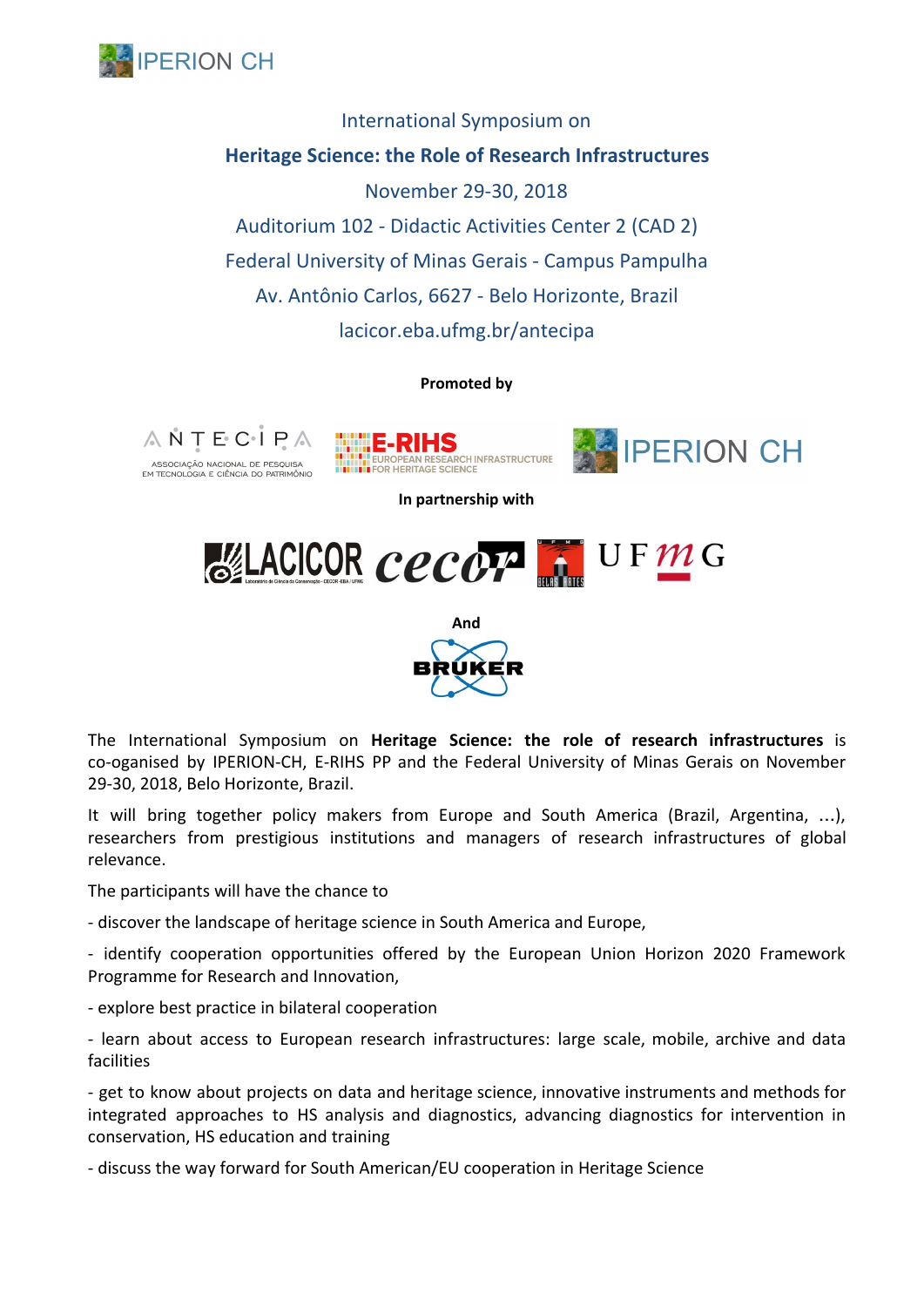# **November 29, 2018**

# **Location: Didactic Activities Center 2 (CAD2) - UFMG**

| 8:30        | Registration                                                                     |
|-------------|----------------------------------------------------------------------------------|
| 9:00        | <b>Welcome and Overview</b>                                                      |
| 9:00-9:10   | Welcome words                                                                    |
|             | Cristiano Gurgel Bickel - Director of School of Fine Arts - UFMG (BR)            |
| 9:10-9:20   | Overview of the Symposium                                                        |
|             | Willi B Gonçalves (Federal University of Minas Gerais, Brazil)                   |
| 9:20-9:40   | Horizon 2020 "Open to the World": the EU/South America scientific cooperation    |
|             | International dimension of research infrastructures                              |
|             | Aurélie Pachkoff-Singh, APRE (IT)                                                |
|             |                                                                                  |
| 09:40       | Keynotes: Landscape of Heritage Science in South America and Europe              |
|             | Chair: Aurélie Pachkoff-Singh, APRE (IT)                                         |
| 09:40-10:10 | The European landscape and research infrastructures for heritage science         |
|             | Luca Pezzati, Coordinator of IPERION CH, National Research Council of Italy (IT) |
| 10:10-10:30 | The Brazilian landscape and research infrastructures for heritage science        |
|             | Luiz AC Souza (Federal University of Minas Gerais, Brazil)                       |
| 10:30-10:45 | The role of ANTECIPA in Brazilian heritage science                               |
|             | Thais Sanjad (Federal University of Pará, Brazil)                                |
|             |                                                                                  |

- **10:45-11:15 Break**
- **11:15-12:30 Exploring best practices in bilateral cooperation: How do we make our collaborations more effective?**

*Chair: Carlos R Appoloni (Londrina State University, Brazil)* Panelists:

- *● Luca Pezzati, CNR (IT)*
- *● Prof. Carlos Basílio Pinheiro Deputy Director for Research UFMG (BR)*

## **12:30 – 13:30 Lunch break**

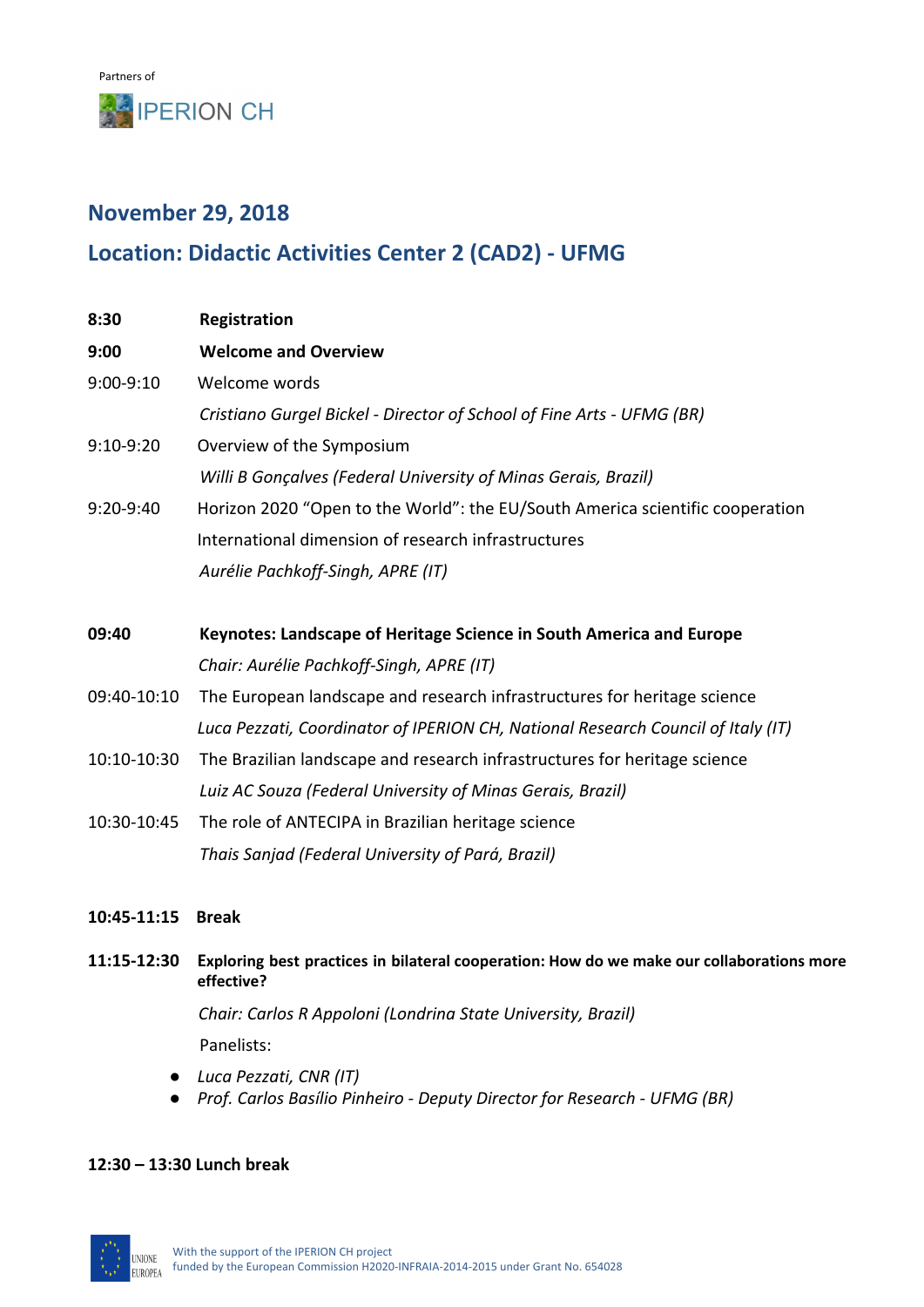

**13:30 Access to heritage Science research infrastructures** *Chair: Antonio Candeias - University of Evora (PT)* 13:30-14:30 ARCHLAB and MOLAB - Access to mobile and archive facilities *Brunetto Brunetti, UNIPG (It)* 14:30-15:00 FIXLAB - Access to large scale facility *Tibor Kun, BNC-Wigner (Hungary)* **15:00-15:30 Break** 15:30-16:00 DIGILAB - Access to digital facility *Emiliano degli Innocenti, CNR (IT)* 16:00-16:30 Open discussion

- **16:30-16:40 Closing Remarks** by Luca Pezzati, Coordinator of IPERION CH, CNR (IT)
- **16:40 End of day one**

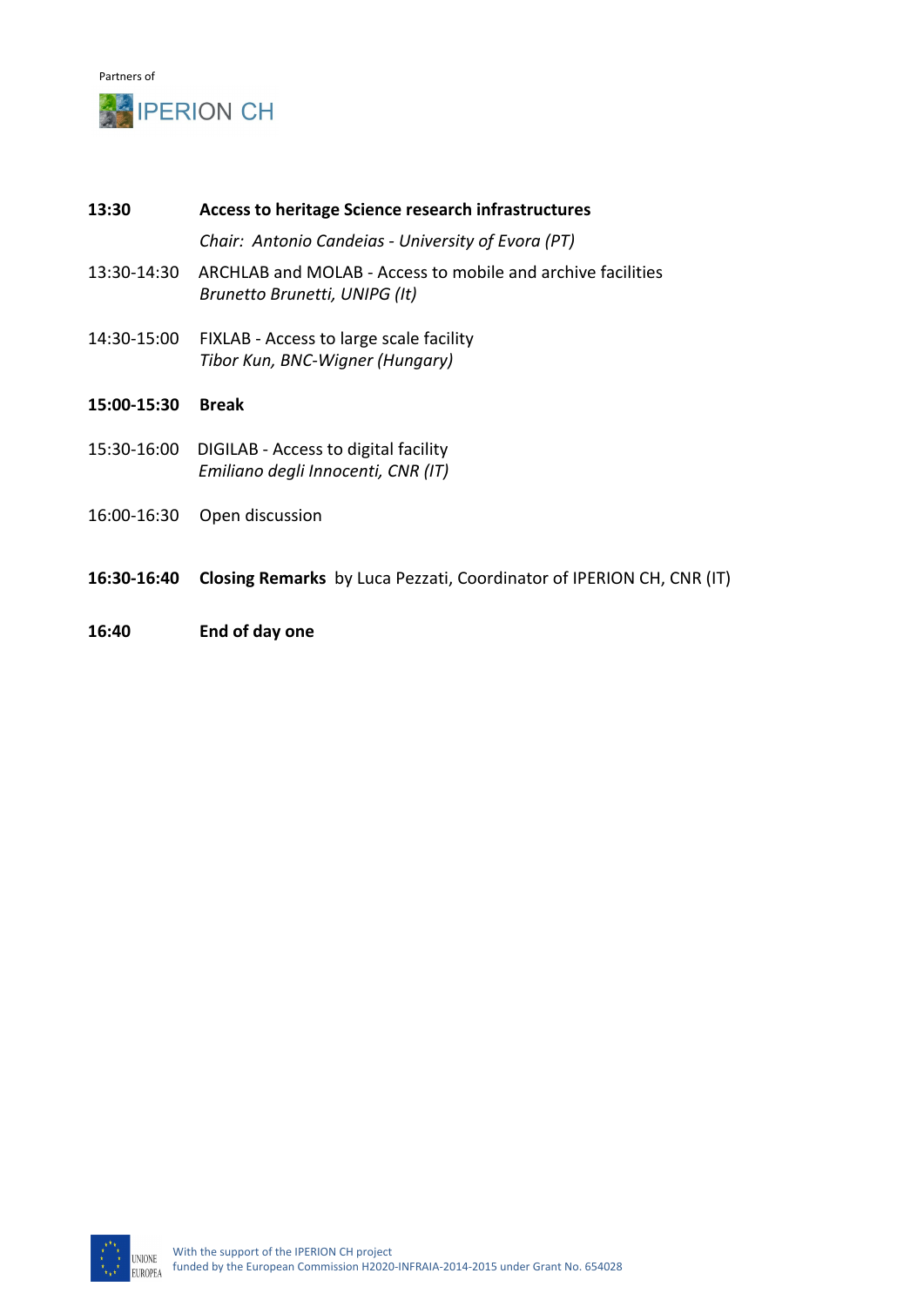# **November 30, 2018 – Didactic Activities Center 2 (CAD2) - UFMG**

**8:30 Registration**

**9.00 Welcome and overview of the sessions** *Luca Pezzati, CNR (IT)*

**9:15-9:45 Data and Heritage Science** *Emiliano degli Innocenti, CNR (IT) Bismarck Vaz da Costa - Scientific Computing Laboratory (LCC) - (UFMG - BR)*

## **9:45-10:15 Innovative instruments and methods for integrated approaches to CH analysis and diagnostics**

*Dalva Lúcia Faria (USP - BR) Ana Maria de Paula, UFMG (UFMG - BR)*

**10:15-10:45 Break**

## **10:45-11:15 Good practices and highlights for joint laboratories**

The National Research Council laboratory and Opificio delle Pietre Dure restoration and conservation institute - *Luca Pezzatti, CNR (IT)*

*Ado Jório Vasconcelos, Physics Department - UFMG (BR)*

## **11:15-11:45 Advancing diagnostics for intervention in conservation**

The 3D tomography and additive manufacturing in archeology - *Michal Vopalensky, CAS (CZ)*

*Karla Balzuweit, Microscopy Center / Physics Department - UFMG (BR)*